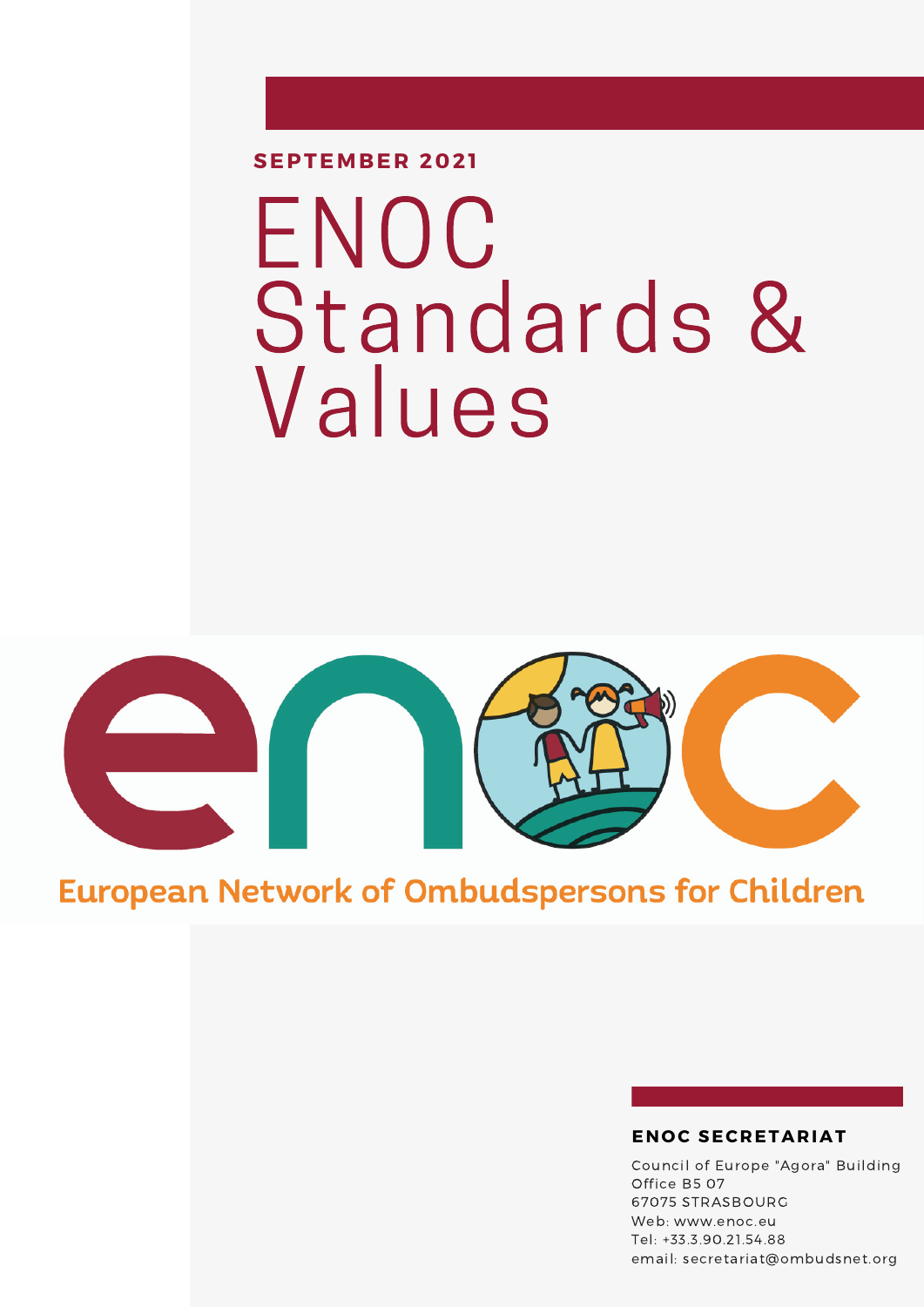## ENOC STANDARDS

As adopted by the ENOC 25th General Assembly on 29 September 2021

| <b>Behaviour of ENOC</b><br><b>Member</b> | <b>APPROPRIATE BEHAVIOUR</b>                                                                                                                                                                                                                                                                                                                                                                                                                                                                       |
|-------------------------------------------|----------------------------------------------------------------------------------------------------------------------------------------------------------------------------------------------------------------------------------------------------------------------------------------------------------------------------------------------------------------------------------------------------------------------------------------------------------------------------------------------------|
| 1) Towards UNCRC                          | Strive to publicly demonstrate support for the rights<br>$\bullet$<br>and values outlined in the UNCRC, including the<br><b>General Comments and Optional Protocols.</b><br>Highlight rights of children who require special<br>focus.<br>Work of your office is child-centred in the spirit of<br>the CRC.<br>Be able to demonstrate the work of your Office<br>meets the requirements and is in keeping with the<br>values of the UNCRC.<br>Promote awareness of children's rights.<br>$\bullet$ |
| 2) Towards Children                       | Encourage meaningful participation by all children in<br>$\bullet$<br>line with the UNCRC.<br>Adhere to ENOCs safeguarding policy.<br>Comply with data protection and other similar<br>$\bullet$<br>requirements.<br>Activities are child friendly and accessible to<br>children.<br>Promote awareness of children's rights.                                                                                                                                                                       |
| 3) Towards Each Other                     | Respectful<br>$\bullet$<br>Professional<br>Inclusive<br>Child-centred<br>Cooperative                                                                                                                                                                                                                                                                                                                                                                                                               |

**NOTE 1**: This is not an exhaustive list of behaviours but rather exemplars of the positive behaviours expected from ENOC members.

**NOTE 2**: It is expected that the Bureau will measure/test inappropriate behaviour as being in contrast to the positive behaviour expected toward each other and children as well as toward the UNCRC.